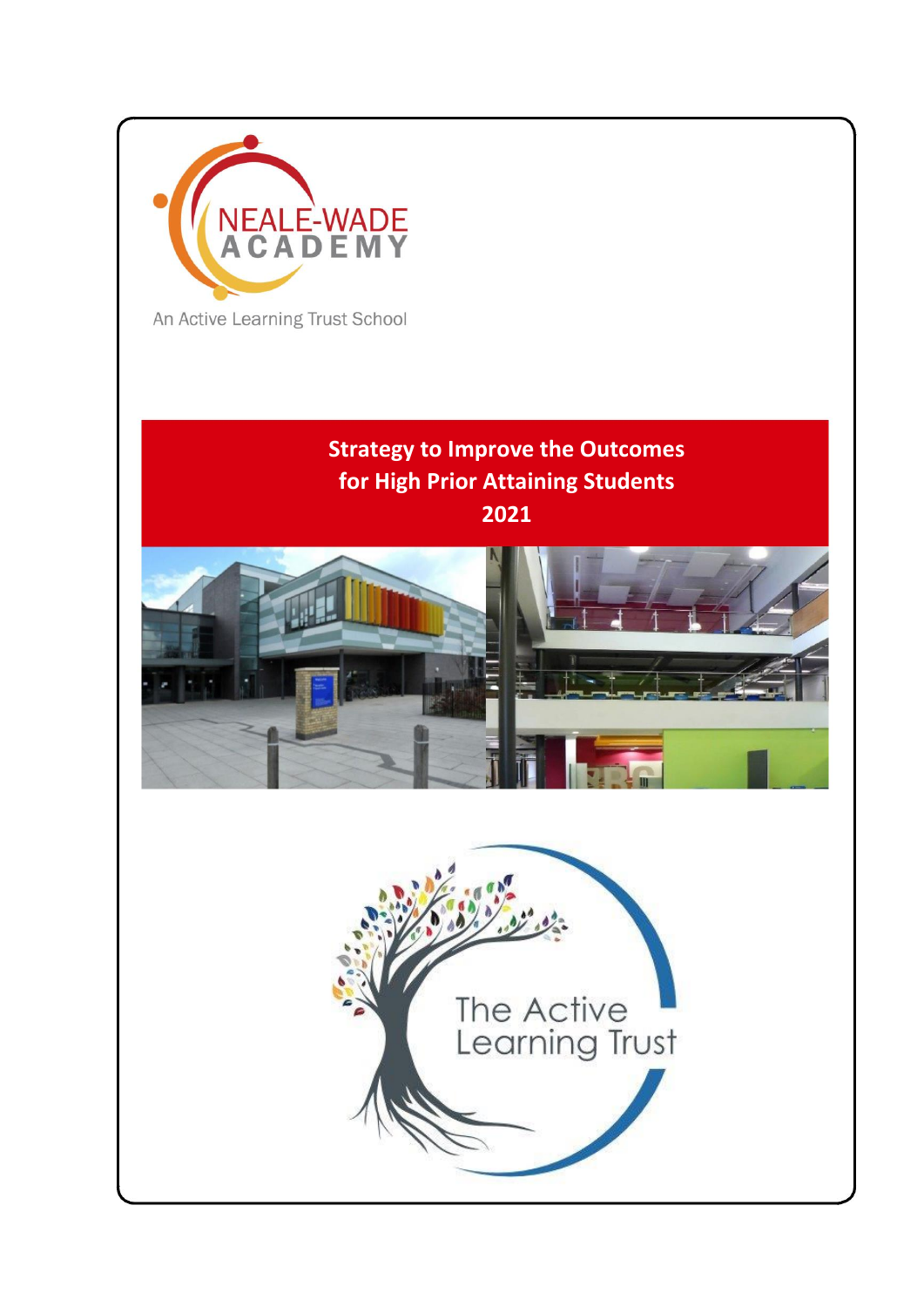# **HPA strategy statement**

#### **School overview**

| <b>Metric</b>                               | Data                             |
|---------------------------------------------|----------------------------------|
| School name                                 | Neale-Wade Academy               |
| Pupils in school                            | 1430                             |
| Proportion of HPA Students                  | 21%                              |
| Proportion of HPA Students who are PP       | 4%                               |
| Academic year or years covered by statement | $7 - 13$                         |
| <b>HPA SLT lead</b>                         | <b>S</b> Mandley                 |
| Governor lead                               | Click or tap here to enter text. |

### **HPA pupil performance overview for last academic year (2019)**

| Measure                            | <b>HPA</b> | Overall | Gap    | National |
|------------------------------------|------------|---------|--------|----------|
| Progress 8                         | $-0.17$    | $-0.2$  | 0.03   | $-0.03$  |
| Attainment 8                       | 5.78       | 4.2     | 1.58   | 4.7      |
| % of Grade 5+ in English and maths | 60.34      | 30.4    | 29.9   | 43.2     |
| % of Grade 7+ in English and maths | 3.4        | 3.8     | $-0.4$ |          |
| % Ebacc entry                      | 87.93      | 42.1    | 45.8   | 40.0     |

### **Strategy aims for HPA pupils**

| Aim                                            | <b>Target</b>                                                |
|------------------------------------------------|--------------------------------------------------------------|
| Progress 8                                     | $2021 - P8$ of 0<br>$2022 - P8$ of 0.2<br>$2023 - P8$ of 0.4 |
| Attainment 8                                   | $2021 - AB$ of 6.0<br>$2022 - A8$ of $7.0$                   |
| Percentage of Grade 7+ in<br>English and maths | $2021 - 20%$<br>$2022 - 35%$<br>$2023 - 50\%$                |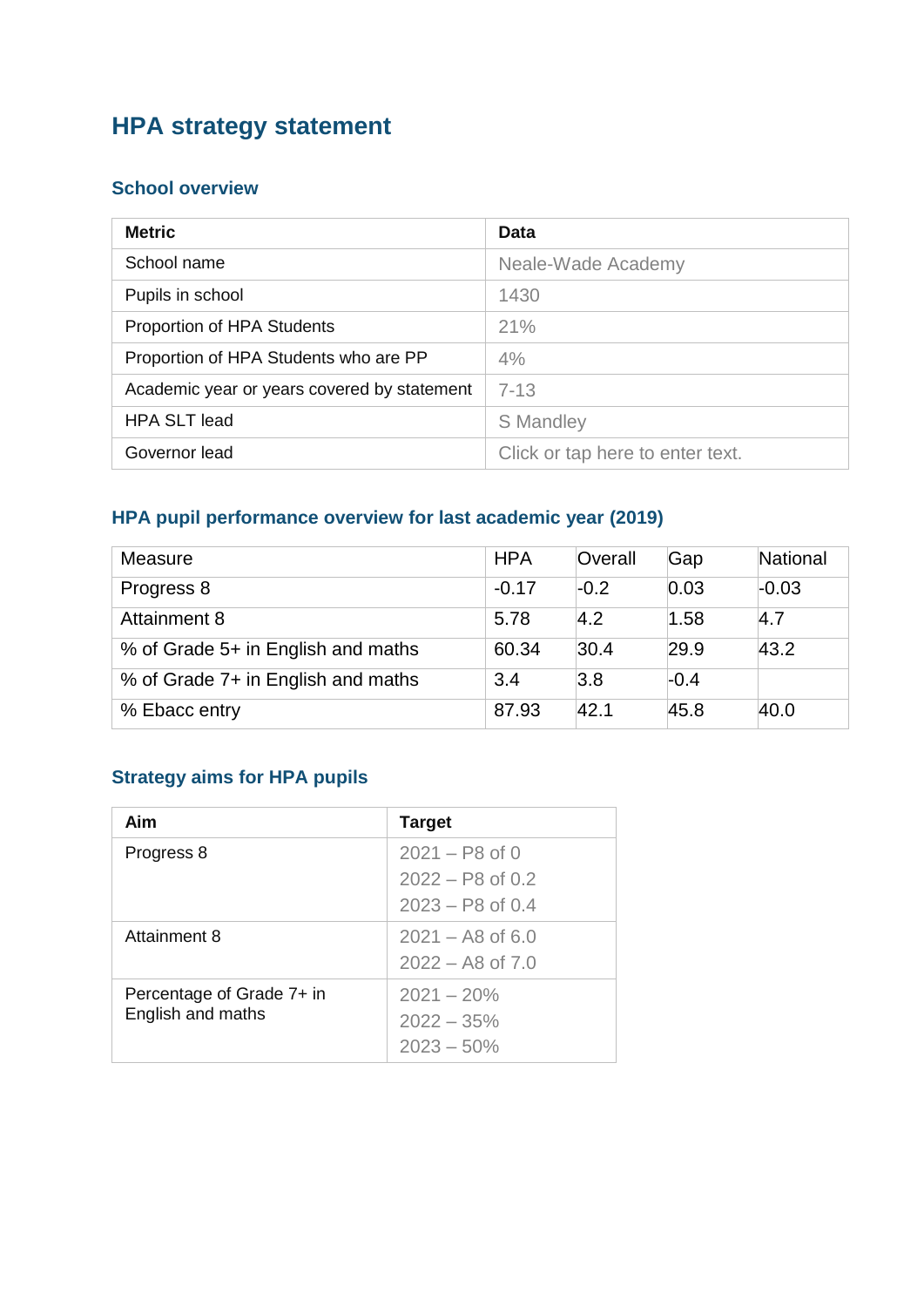### **Neale-Wade Academy Pupil Premium Strategy**

- **• Informed by accurate data**
- **Closes the gap between Neale-Wade students and top 5% National**
- **• Raises ambitions by providing enriching opportunities for all HPA students**
- **• Involves a collaborative approach with all staff**

## **Identifies four priorities:**

- **1. Attainment - All KS3 students to achieve 'mastering' by the end of KS3 and KS4 students to A8 of 6.0 by end June 2021 including closing the gap between HPA Boys and HPA Girls**
- **2. English, Maths & Science – increase the % Passing at 7+**
- **3. Behaviour and Attitudes - HPA students are involved in leadership opportunities**
- **4. Enrichment – Raising aspirations through opportunities both through the curriculum and extended curriculum.**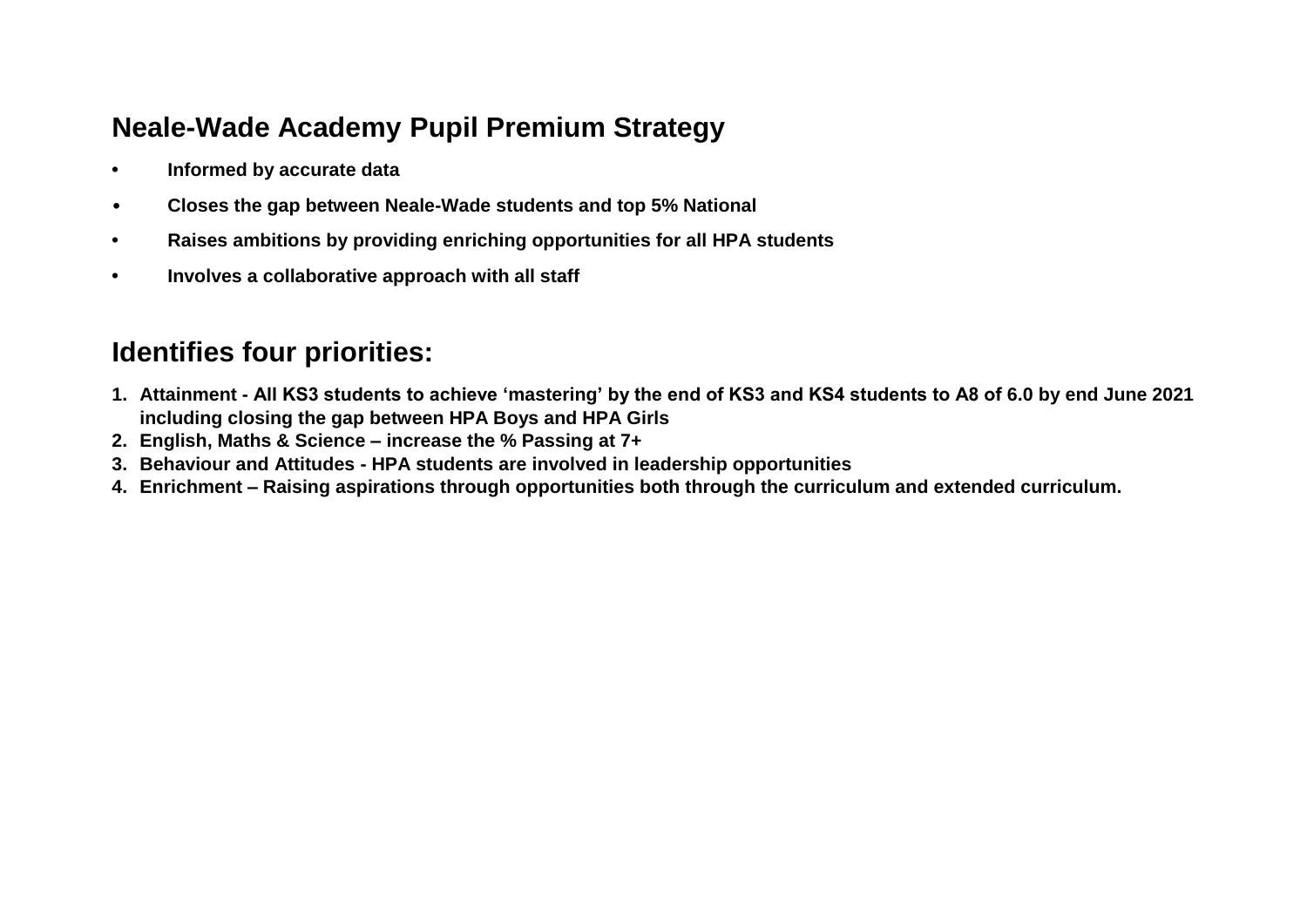# Plan

| Priority             | Links  | Gap to close | <b>Activities</b>                | Lead            | Deadline           | Monitoring         |
|----------------------|--------|--------------|----------------------------------|-----------------|--------------------|--------------------|
|                      | to SIP |              |                                  |                 |                    |                    |
| 1. Attainment - All  | 1.3    |              | Mentoring of HPA PP              | ECU             | Start June with    | <b>EDUKEY</b>      |
| KS3 students to      | 10.2   |              | students in Year 9 and 11        |                 | Year 10 & 8        | tracking' Data     |
| achieve              |        |              | Ensure all HPA students have     |                 | September 2021     | tracking           |
| 'mastering' by the   |        |              | appropriate reading material     |                 |                    |                    |
| end of KS3 and       |        |              | Tracking of all HPA students     |                 | Half termly impact |                    |
| KS4 students to      |        |              | using Edukey                     |                 | report             |                    |
| A8 of 6.0 by end     |        |              | Identify underperforming HPA     |                 | Half termly impact |                    |
| <b>June 2021</b>     |        |              | boys in Years 9,10 & 11 and      |                 | report             |                    |
| Including closing    |        |              | identify a staff mentor          |                 |                    |                    |
| the gap between      |        |              |                                  |                 |                    |                    |
| HPA Boys and         |        |              | Parental engagement to           |                 | Attendance at      |                    |
| <b>HPA Girls</b>     |        |              | ensure all parents aware         |                 | <b>PEs</b>         |                    |
|                      |        |              | students within top 5% of        |                 |                    |                    |
|                      |        |              | students nationally              |                 |                    |                    |
| 2. English and Maths | 1.11   |              | TLR for responsibility for       | <b>SM</b>       | September 2021     | <b>LM</b> minutes  |
| and Science          |        |              | English, Maths & science         |                 |                    | QA, data tracking, |
|                      |        |              | HPA to ensure students reach     |                 |                    | curriculum         |
|                      |        |              | potential                        |                 |                    | mapping            |
|                      |        |              | Enrichment activities for HPA    | CL <sub>S</sub> | September 2021     |                    |
|                      |        |              | students both formal and         |                 |                    |                    |
|                      |        |              | informal                         |                 |                    |                    |
|                      |        |              | Timetabling to ensure all        | <b>SM</b>       | <b>July 2021</b>   |                    |
|                      |        |              | students have access to          |                 |                    |                    |
|                      |        |              | specialist teachers particularly |                 |                    |                    |
|                      |        |              | for core subjects                |                 |                    |                    |
| 3. Behaviour and     | 2.12   |              | 90% of HPA students apply to     | <b>CS</b>       | Autumn 2021        | Destination data   |
| Attitudes-HPA        | 2.8    |              | <b>NW Sixth Form</b>             |                 |                    |                    |
| students are         | 12.2   |              | HPA students involved in         | <b>JCR</b>      | September 2021     |                    |
| involved in          |        |              | leadership activities across all |                 |                    |                    |
|                      |        |              | year groups                      |                 |                    |                    |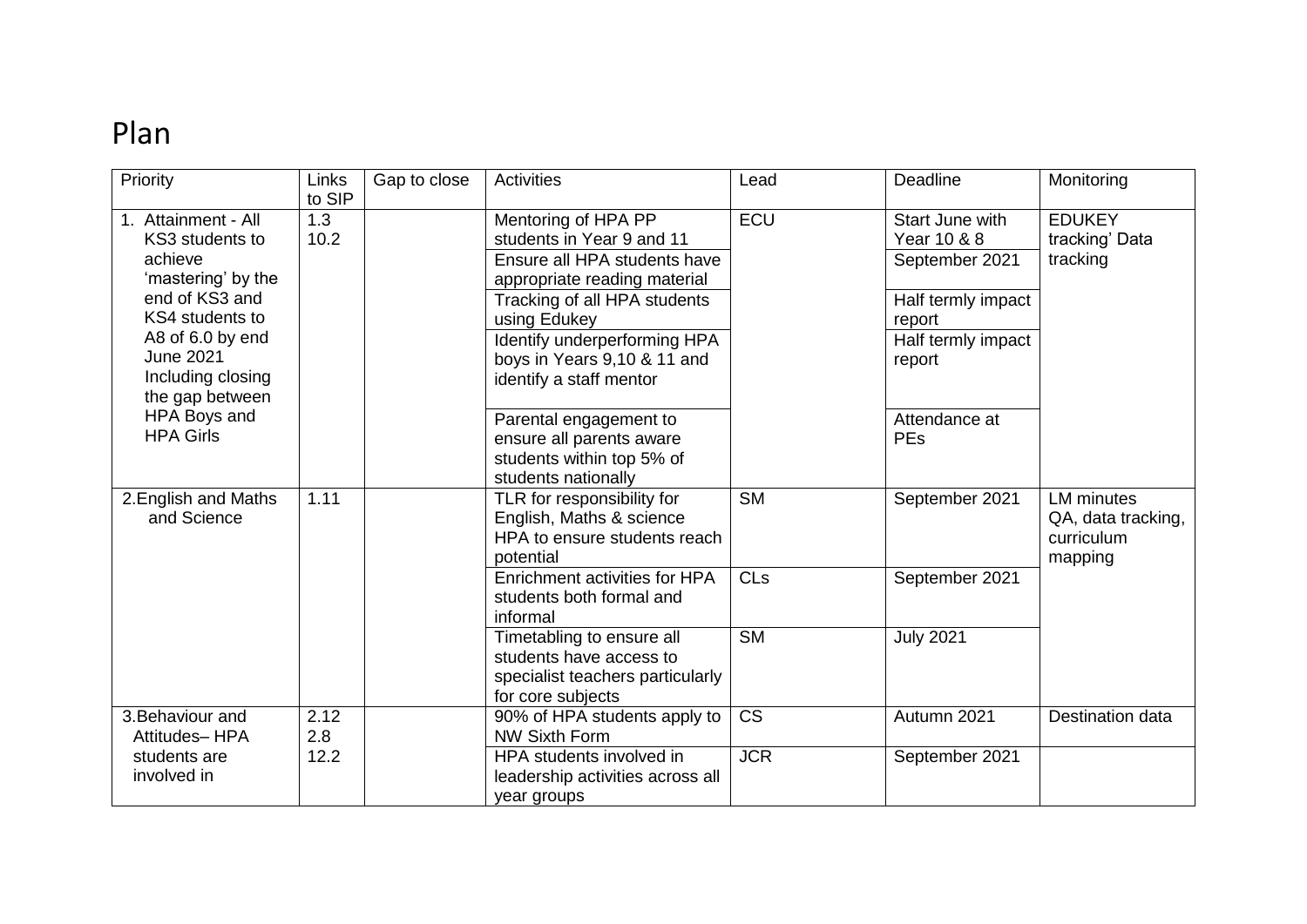| leadership                                                                 |                    | Teachers aware of HPA                                                                                 | All        | $O$ ngoing $-$ ECU     | Behaviour                                |
|----------------------------------------------------------------------------|--------------------|-------------------------------------------------------------------------------------------------------|------------|------------------------|------------------------------------------|
| opportunities                                                              |                    | students and award praise/<br>points appropriately                                                    |            | to monitor             | tracking weekly                          |
|                                                                            |                    | After school enrichment<br>programme targets HPA<br>students                                          | SM/CLs     | September 2021         | Attendance<br>register                   |
| 4. Enrichment -<br>Raising aspirations<br>through                          | 11<br>11.1<br>12.2 | <b>HPA students on CEIAG</b><br>events including university<br>visits from Year 9                     | <b>HPA</b> | From September<br>2021 | Attendance<br>register                   |
| opportunities both<br>through the<br>curriculum and<br>extended curriculum | 4.8                | All HPA students to have at<br>least one personal guidance<br>meeting per year during<br>9,10,11 & 12 | <b>HPA</b> | On going               | Compass Plus-<br>Unifrog<br>interactions |
|                                                                            |                    | Russell Group programme for<br>Year 12 students                                                       | <b>CS</b>  | September 2021         |                                          |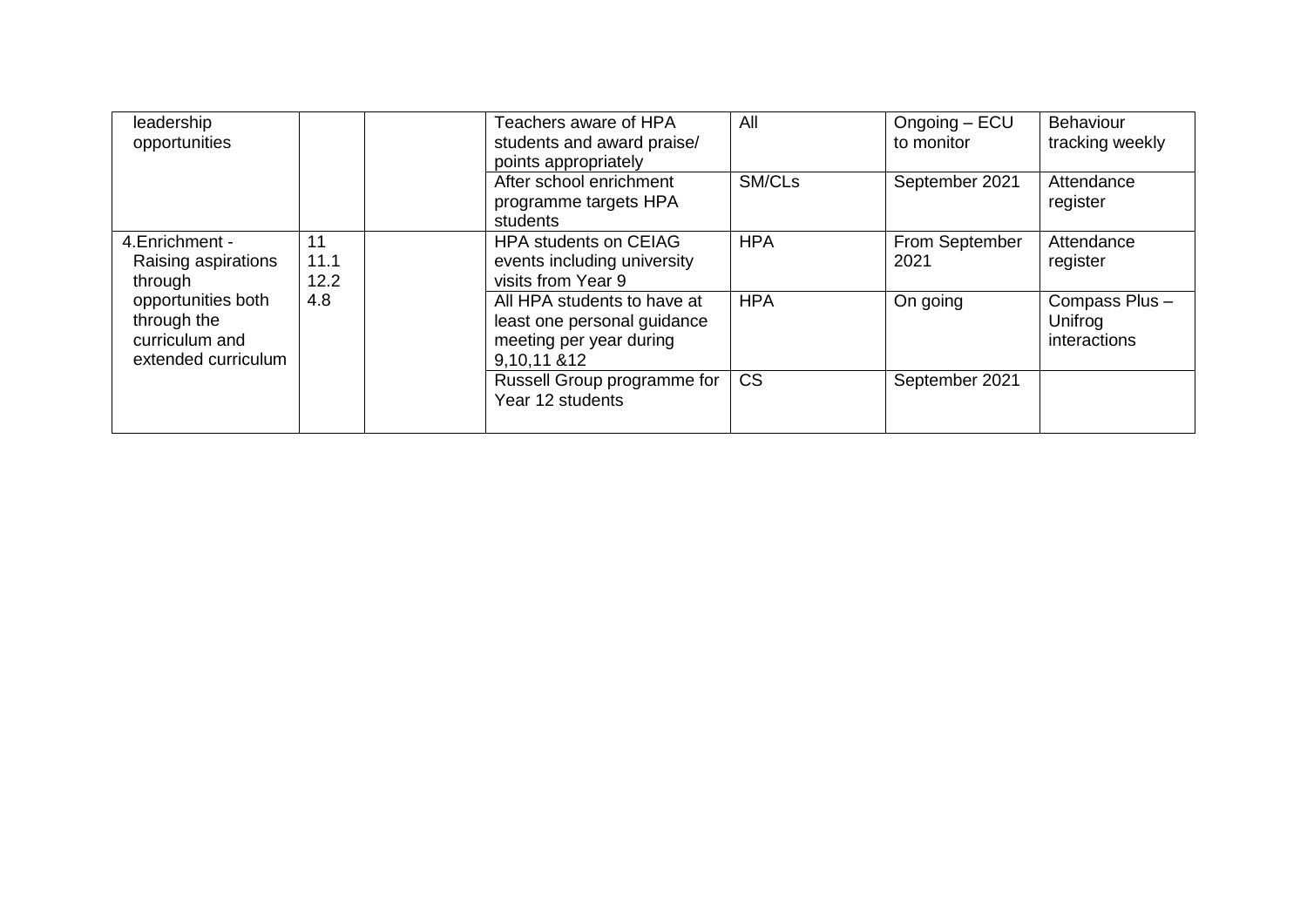#### **High Attaining Pupil Contextual Data**

Neale-Wade Academy is committed to maximising the potential of all of our students. We recognise our high prior attaining (or HPA) students as our more able students and these students have particular needs if they are to achieve success educationally, socially and emotionally. We provide a broad and balanced curriculum which entitles every student to have the opportunity to be involved in education that is appropriate to their needs. We aim to provide our HPA students with an education that challenges, motivates and rewards their ability.

#### **Identification**

We identify HPA students through the end of KS2 school tests. For students joining the school in 2016 (or later) this is through the average scaled score of the English reading and Maths papers, which must be 106 or above. For students joining the school in 2020 and 2021 this is through the estimated average scaled score of the English reading and Maths papers, which must be 106 or above and by considering other details provided by feeder primary colleagues. Within this cohort, we also identify students who are both disadvantaged and HPA.

| <b>HPA Student contextual information</b> |                      |           |                     |                  |  |                           |                              |                |  |
|-------------------------------------------|----------------------|-----------|---------------------|------------------|--|---------------------------|------------------------------|----------------|--|
| <b>Academic Year</b>                      | 2020/21              |           | <b>Total budget</b> |                  |  | Date of latest HPA Review |                              |                |  |
|                                           |                      |           |                     |                  |  |                           |                              |                |  |
| Total number of                           | 1430                 |           |                     |                  |  |                           | Date of next internal review |                |  |
| students on roll                          |                      |           |                     |                  |  |                           |                              |                |  |
| <b>HPA Statistics</b>                     |                      |           |                     |                  |  |                           |                              |                |  |
| <b>Year Group</b>                         | <b>Number of HPA</b> | % of Roll | <b>HPA Boys</b>     | <b>HPA Girls</b> |  | <b>HPA EAL</b>            | <b>PP HPA</b>                | <b>HPA CLA</b> |  |
|                                           | students             |           |                     |                  |  |                           |                              |                |  |
|                                           | 19                   | 7.82      | 10                  | 9                |  |                           | 4                            | 0              |  |
| 8                                         | 52                   | 19.19     | 29                  | 23               |  | 5                         | 11                           | 0              |  |
| 9                                         | 46                   | 17.97     | 24                  | 22               |  | 3                         | 8                            | 0              |  |
| 10                                        | 44                   | 17.39     | 23                  | 21               |  |                           | 8                            | 0              |  |
| 11                                        | 51                   | 24.17     | 23                  | 28               |  | 4                         | 20                           | 0              |  |
| 12                                        | 50                   | 52.08     | 25                  | 25               |  |                           | 3                            | 0              |  |
| 13                                        | 37                   | 37        | 18                  | 19               |  | 0                         | 4                            | 0              |  |
| <b>Totals</b>                             | 299                  | 20.90     | 152                 | 147              |  | 16                        | 58                           | 0              |  |